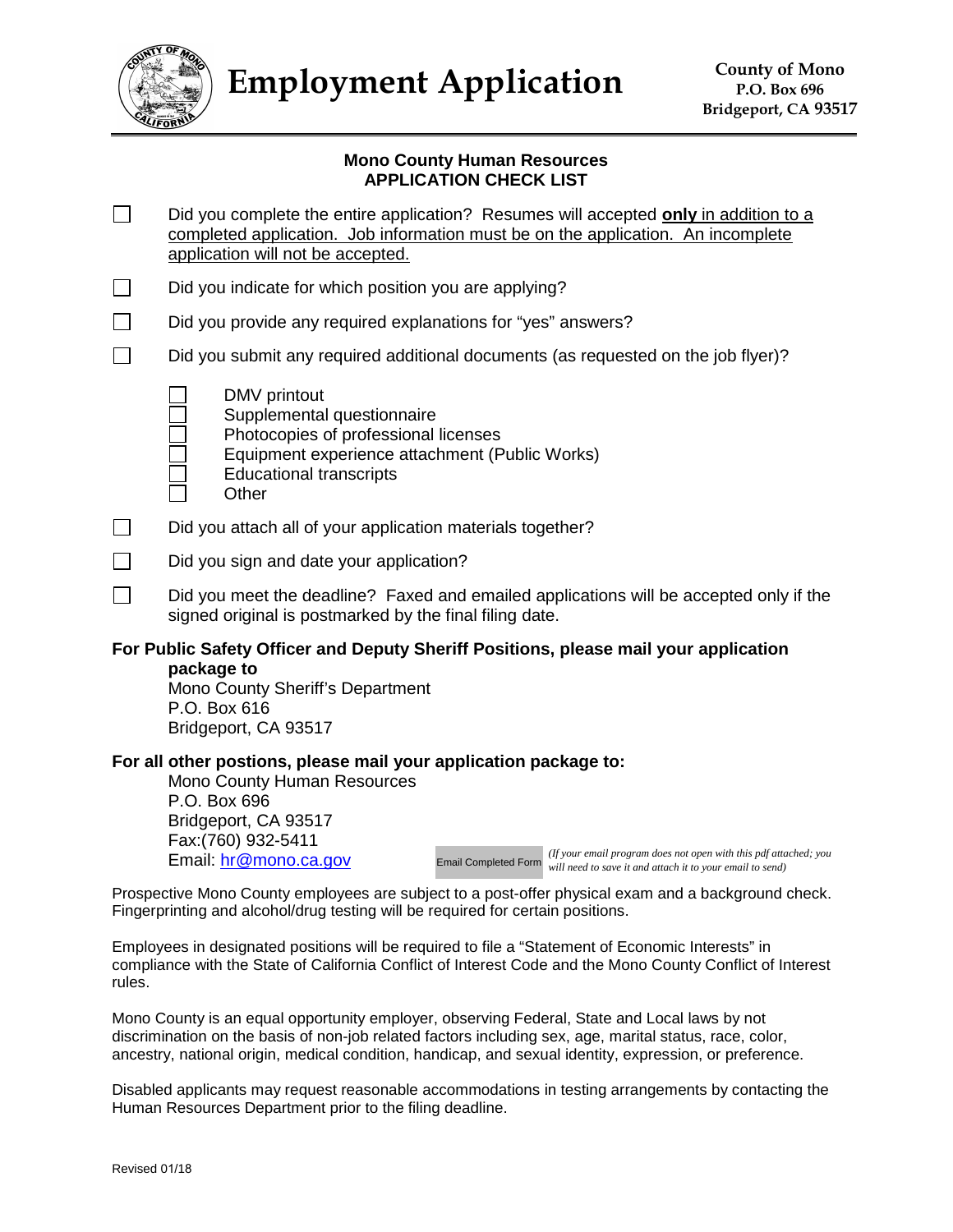

We consider applicants for all positions without regard to race, color, religion, sex, national origin, age, marital or veteran status, medical condition or disability (for which we make reasonable accommodations), or any other legally protected status. However, an incomplete application will not be considered.

| <b>Last Name</b>                                                                                                                      |                                                                                                                                                                                                                                                        |        |         | <b>First Name</b> |     |            |            |                   | <b>Middle Name</b>     |             |           |
|---------------------------------------------------------------------------------------------------------------------------------------|--------------------------------------------------------------------------------------------------------------------------------------------------------------------------------------------------------------------------------------------------------|--------|---------|-------------------|-----|------------|------------|-------------------|------------------------|-------------|-----------|
| Position(s)<br><b>Applied For</b>                                                                                                     |                                                                                                                                                                                                                                                        |        |         |                   |     |            |            |                   | Date of<br>Application |             |           |
| <b>How Did You Learn About</b><br>Friend<br>Walk-In<br>$\Box$ Other<br>Us?<br><b>Employment Agency</b><br>Advertisement<br>Relative   |                                                                                                                                                                                                                                                        |        |         |                   |     |            |            |                   |                        |             |           |
| <b>Physical</b><br><b>Address</b>                                                                                                     |                                                                                                                                                                                                                                                        |        |         |                   |     | City       |            |                   | <b>State</b>           | Zip<br>Code |           |
| <b>Mailing Address</b>                                                                                                                |                                                                                                                                                                                                                                                        |        |         |                   |     | City       |            |                   | <b>State</b>           | Zip<br>Code |           |
| Telephone                                                                                                                             | Daytime                                                                                                                                                                                                                                                |        | Evening |                   |     | Cell Phone |            | Email<br>Address: |                        |             |           |
| <b>Driver's License Number:</b>                                                                                                       |                                                                                                                                                                                                                                                        | Class: |         | State:            |     |            |            |                   |                        |             |           |
|                                                                                                                                       |                                                                                                                                                                                                                                                        |        |         |                   |     |            |            |                   |                        |             |           |
| Are you under 18 years of age?                                                                                                        |                                                                                                                                                                                                                                                        |        |         |                   |     |            |            |                   |                        | Yes         | $\Box$ No |
| If yes, can you provide a work permit?                                                                                                |                                                                                                                                                                                                                                                        |        |         |                   |     |            |            |                   |                        | Yes         | $\Box$ No |
| Have you ever filed an application with us before?                                                                                    |                                                                                                                                                                                                                                                        |        |         |                   |     |            |            |                   |                        | $\Box$ Yes  | $\Box$ No |
|                                                                                                                                       |                                                                                                                                                                                                                                                        |        |         |                   |     |            |            | If Yes, give date |                        |             |           |
| Have you ever been employed with us before?                                                                                           |                                                                                                                                                                                                                                                        |        |         |                   |     |            |            |                   |                        | Yes         | $\Box$ No |
|                                                                                                                                       |                                                                                                                                                                                                                                                        |        |         |                   |     |            |            | If Yes, give date |                        |             |           |
| Are you currently employed?                                                                                                           |                                                                                                                                                                                                                                                        |        |         |                   |     | Yes        | $\Box$ No  |                   |                        |             |           |
| May we contact your present employer?                                                                                                 |                                                                                                                                                                                                                                                        |        |         |                   |     | Yes        | $\Box$ No  |                   |                        |             |           |
| Are you legally authorized to be employed in this country?<br>(Proof of citizenship or visa status will be required upon employment.) |                                                                                                                                                                                                                                                        |        |         |                   |     | $\Box$ Yes | $\Box$ No  |                   |                        |             |           |
| On what date would you be available for work?                                                                                         |                                                                                                                                                                                                                                                        |        |         |                   |     |            |            |                   |                        |             |           |
|                                                                                                                                       |                                                                                                                                                                                                                                                        |        |         |                   |     |            |            |                   |                        |             |           |
| <b>Shift Work</b><br><b>Full Time</b><br><b>Part Time</b><br>Are you available to work:<br>Temporary                                  |                                                                                                                                                                                                                                                        |        |         |                   |     |            |            |                   |                        |             |           |
| Are you currently on "lay-off" status and subject to recall?                                                                          |                                                                                                                                                                                                                                                        |        |         |                   | Yes | $\Box$ No  |            |                   |                        |             |           |
| Can you travel if a job requires it?                                                                                                  |                                                                                                                                                                                                                                                        |        |         |                   | Yes | $\Box$ No  |            |                   |                        |             |           |
|                                                                                                                                       | Are you physically able to perform the essential requirements of the<br>job for which you are applying, with or without reasonable<br>accommodations? (An interactive process after offer is used to<br>determine any reasonable accommodation needed) |        |         |                   |     |            | $\Box$ Yes | $\Box$ No         |                        |             |           |
|                                                                                                                                       | Are you requesting a reasonable accommodation per the<br>Americans with Disability/CA Fair Employment and Housing Acts?                                                                                                                                |        |         |                   |     |            |            | $\Box Y$ es       | $\Box$ No              |             |           |

*(PLEASE PRINT)*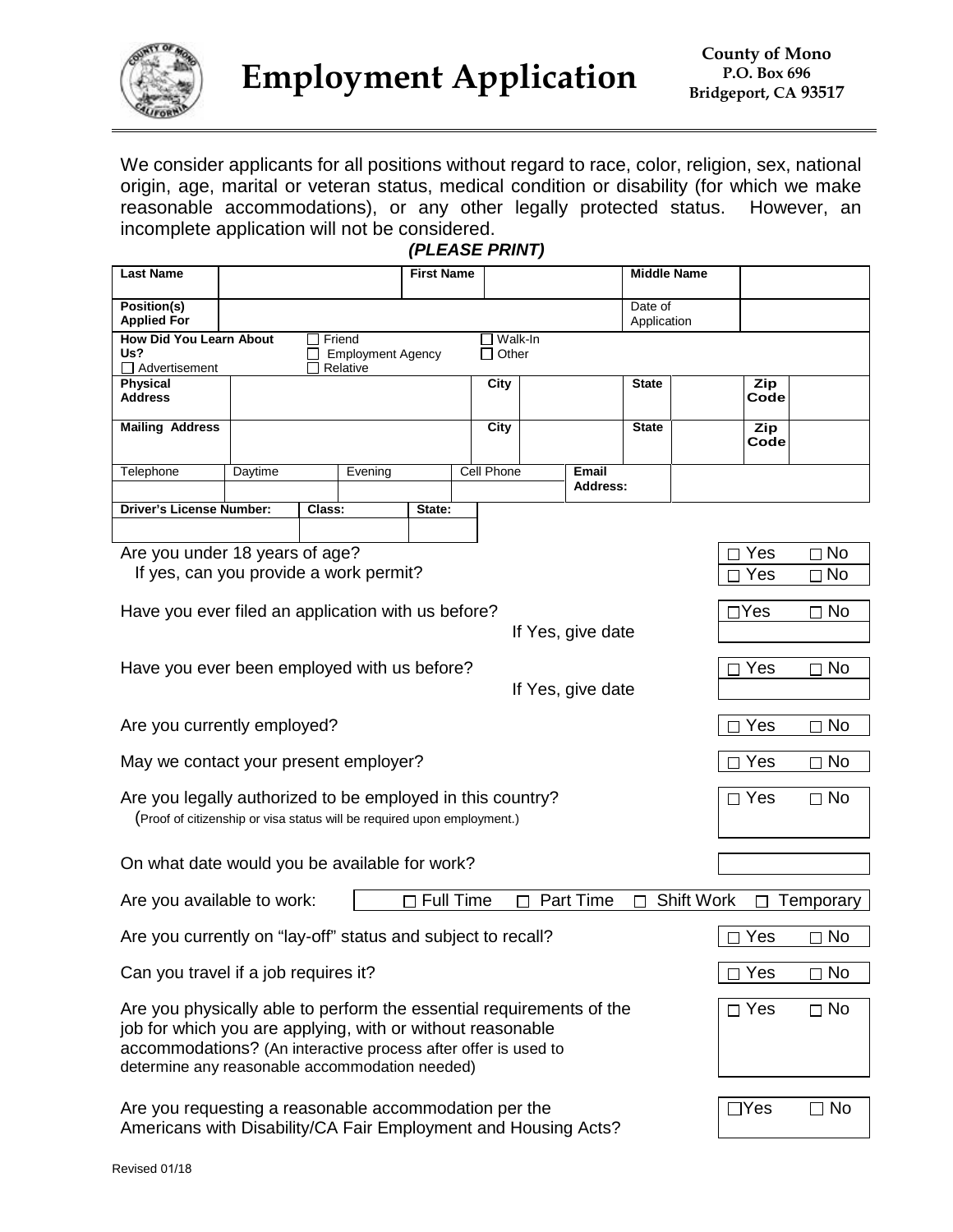### **MONO COUNTY IS AN EQUAL OPPORTUNITY EMPLOYER**

## **EDUCATION**

|                                                                                                                  | <b>High School</b>            | Undergraduate<br><b>College/University</b> | Graduate/<br>Professional   | Trade or<br>Other     |  |
|------------------------------------------------------------------------------------------------------------------|-------------------------------|--------------------------------------------|-----------------------------|-----------------------|--|
| School Name, city, state                                                                                         |                               |                                            |                             |                       |  |
| Circle or check grades completed                                                                                 | 5<br>8<br>$\overline{4}$<br>6 | 9<br>12<br>10<br>11                        | 3<br>2<br>4                 | 2<br>3<br>4           |  |
| Did you graduate?                                                                                                | <b>No</b><br>$\Box$ Yes<br>П  | $\Box$ No<br>$\Box$ Yes                    | Yes<br><b>No</b><br>П<br>ΙI | $\Box$ No<br>Yes<br>П |  |
| Diploma/Degree                                                                                                   |                               |                                            |                             |                       |  |
| Major                                                                                                            |                               |                                            |                             |                       |  |
| Describe any specialized<br>training, apprenticeship, skills<br>and training in the military                     |                               |                                            |                             |                       |  |
| Describe any honors you<br>have receive                                                                          |                               |                                            |                             |                       |  |
| Describe any extra-curricular,<br>volunteer, or leadership<br>experiences during your<br>education and training. |                               |                                            |                             |                       |  |

| <b>CERTIFICATIONS additional training (attach copies):</b>      |                           |                        |        |           |  |  |  |
|-----------------------------------------------------------------|---------------------------|------------------------|--------|-----------|--|--|--|
| Name of License & Number:                                       |                           | <b>Issuing Agency:</b> | State: | Date Exp: |  |  |  |
|                                                                 |                           |                        |        |           |  |  |  |
|                                                                 | Name of License & Number: | <b>Issuing Agency:</b> | State: | Date Exp: |  |  |  |
|                                                                 |                           |                        |        |           |  |  |  |
| Name of License & Number:                                       |                           | <b>Issuing Agency:</b> | State: | Date Exp: |  |  |  |
|                                                                 |                           |                        |        |           |  |  |  |
| Indicate any foreign languages you can speak, read and/or write |                           |                        |        |           |  |  |  |
| Fluent                                                          |                           | Good                   | Fair   |           |  |  |  |
| <b>Speak</b>                                                    |                           |                        |        |           |  |  |  |
| Read                                                            |                           |                        |        |           |  |  |  |
| Write                                                           |                           |                        |        |           |  |  |  |

### **List professional, trade, business or civic activities and offices held**.

You may exclude memberships which would reveal sex, race, religion, national origin, age, ancestry, disability or other protected status:

### **REFERENCES**

Give name, relationship, address, email, and telephone number of three work related references 1. 2. 3.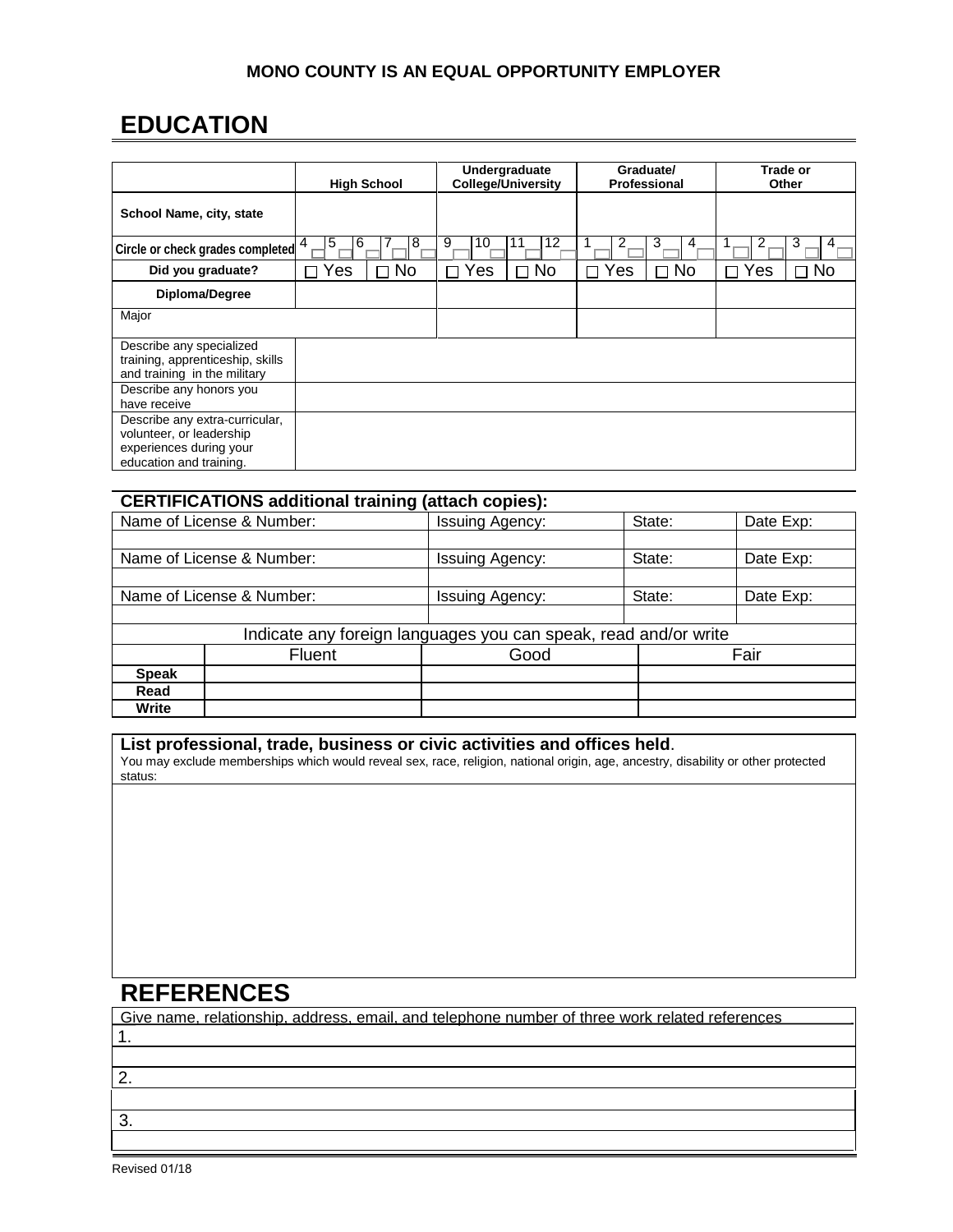# **EMPLOYMENT EXPERIENCE**

Start with your present or last job. Include any job-related military service assignments and volunteer activities. You may exclude organizations which indicate race, color, religion, gender, national origin, handicap or other protected status. Include all employment for a minimum of 7 years.

| <b>Employer</b>                   |                      | Dates Employed |    | Work Performed/Achievements |
|-----------------------------------|----------------------|----------------|----|-----------------------------|
|                                   |                      | <b>From</b>    | To |                             |
| Mailing Address, City, State, Zip |                      |                |    |                             |
|                                   |                      |                |    |                             |
| Telephone number:                 |                      | Email          |    |                             |
| Job Title                         | Immediate Supervisor |                |    |                             |
|                                   |                      |                |    |                             |
| Immediate                         | Immediate            |                |    |                             |
| Supervisor's Title                | Supervisor's Phone # |                |    |                             |
|                                   |                      |                |    |                             |
| Reason for Leaving:               |                      |                |    |                             |
|                                   |                      |                |    |                             |

| <b>Employer</b>                   |                                   | Dates Employed |    | Work Performed/Achievements |
|-----------------------------------|-----------------------------------|----------------|----|-----------------------------|
|                                   |                                   | From           | To |                             |
| Mailing Address, City, State, Zip |                                   |                |    |                             |
|                                   |                                   |                |    |                             |
| Telephone number:                 |                                   | Email          |    |                             |
| Job Title                         | Immediate<br>Supervisor           |                |    |                             |
|                                   |                                   |                |    |                             |
| Immediate<br>Supervisor's Title   | Immediate<br>Supervisor's Phone # |                |    |                             |
| Reason for Leaving:               |                                   |                |    |                             |

| <b>Employer</b>                   |                                   | Dates Employed |       |    | Work Performed/Achievements |
|-----------------------------------|-----------------------------------|----------------|-------|----|-----------------------------|
|                                   |                                   | <b>From</b>    |       | To |                             |
| Mailing Address, City, State, Zip |                                   |                |       |    |                             |
|                                   |                                   |                |       |    |                             |
| Telephone number:                 |                                   |                | Email |    |                             |
| Job Title                         | Immediate<br>Supervisor           |                |       |    |                             |
|                                   |                                   |                |       |    |                             |
| Immediate<br>Supervisor's Title   | Immediate<br>Supervisor's Phone # |                |       |    |                             |
| Reason for Leaving:               |                                   |                |       |    |                             |

| <b>Employer</b>                   |                                   | Dates Employed |    | Work Performed/Achievements |
|-----------------------------------|-----------------------------------|----------------|----|-----------------------------|
|                                   |                                   | <b>From</b>    | To |                             |
| Mailing Address, City, State, Zip |                                   |                |    |                             |
|                                   |                                   |                |    |                             |
| Telephone number:                 |                                   | Email          |    |                             |
| Job Title                         | Immediate<br>Supervisor           |                |    |                             |
|                                   |                                   |                |    |                             |
| Immediate<br>Supervisor's Title   | Immediate<br>Supervisor's Phone # |                |    |                             |
| Reason for Leaving:               |                                   |                |    |                             |